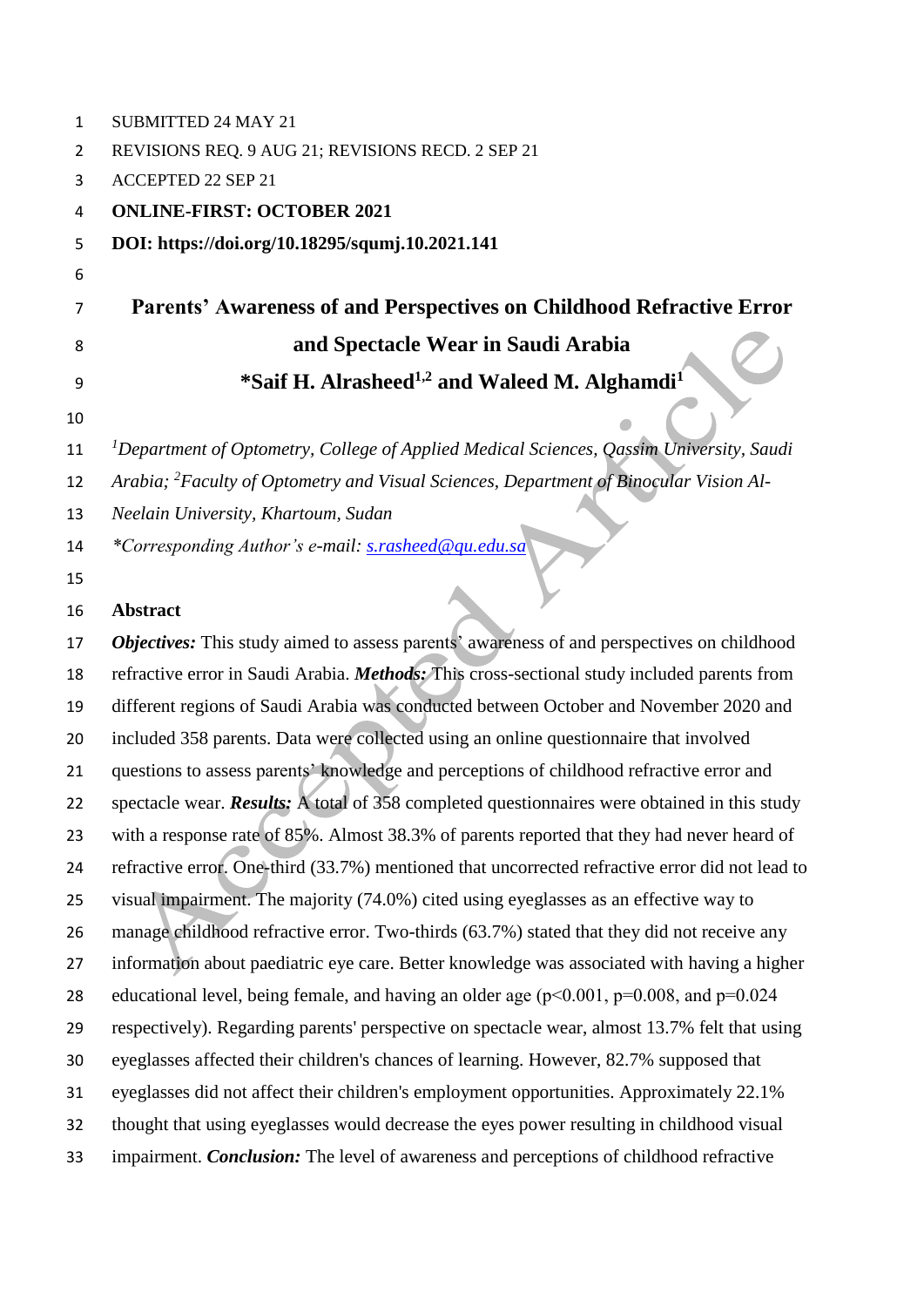- error and spectacle wear was low among parents. Therefore, a policy is needed to improve
- the awareness and perception of key stakeholders such as parents and teachers. In turn such
- an improvement could play a crucial role in addressing the poor knowledge and bad

perception of treatment for childhood refractive error.

- *Keywords:* Childhood visual impairment; spectacle wear; parental attitudes; refractive error;
- paediatric eye care; psychological effect; vision care; Spectacle compliance.
- 

#### **Advances in Knowledge**

- The level of awareness and perceptions of childhood refractive error and spectacle wear was low among parents.
- A plan should be developed to raise parental awareness of childhood refractive error and the use of eyeglasses.
- A policy is needed to improve the awareness and perception of key stakeholders, such as parents and teachers. Such an improvement could help in developing a plan to change incorrect perspectives on and misunderstandings of the methods for treatment of childhood refractive error.
- 

#### **Application to Patient Care**

- To increase the knowledge of the community about childhood eye care education should be delivered through public media, radio, television, social media, and newspapers to increase the community's knowledge about the importance of early diagnosis and treatment of childhood eye disorders.
- Parents' awareness of childhood refractive error and related complaints may lead to the pursuit of early eye care for their children, which could result in prompt diagnosis and treatment of eye disorders and help decrease the causes of avoidable childhood blindness.
- Eye care professionals should help advance parental knowledge of childhood eye care.
- 

#### **Introduction**

- Global estimates indicate that there are approximately 19 million visually impaired children
- worldwide. Of these children, 1.4 million are blind, 17.5 million have reduced vision and
- 64 most are found in poor countries.<sup>1-3</sup> Visual disability due to uncorrected refractive error (RE)
- 65 affects nearly 250 million individuals globally and published studies<sup>4-7</sup> have revealed that
- uncorrected RE was considered the leading cause of visual impairment. The World Health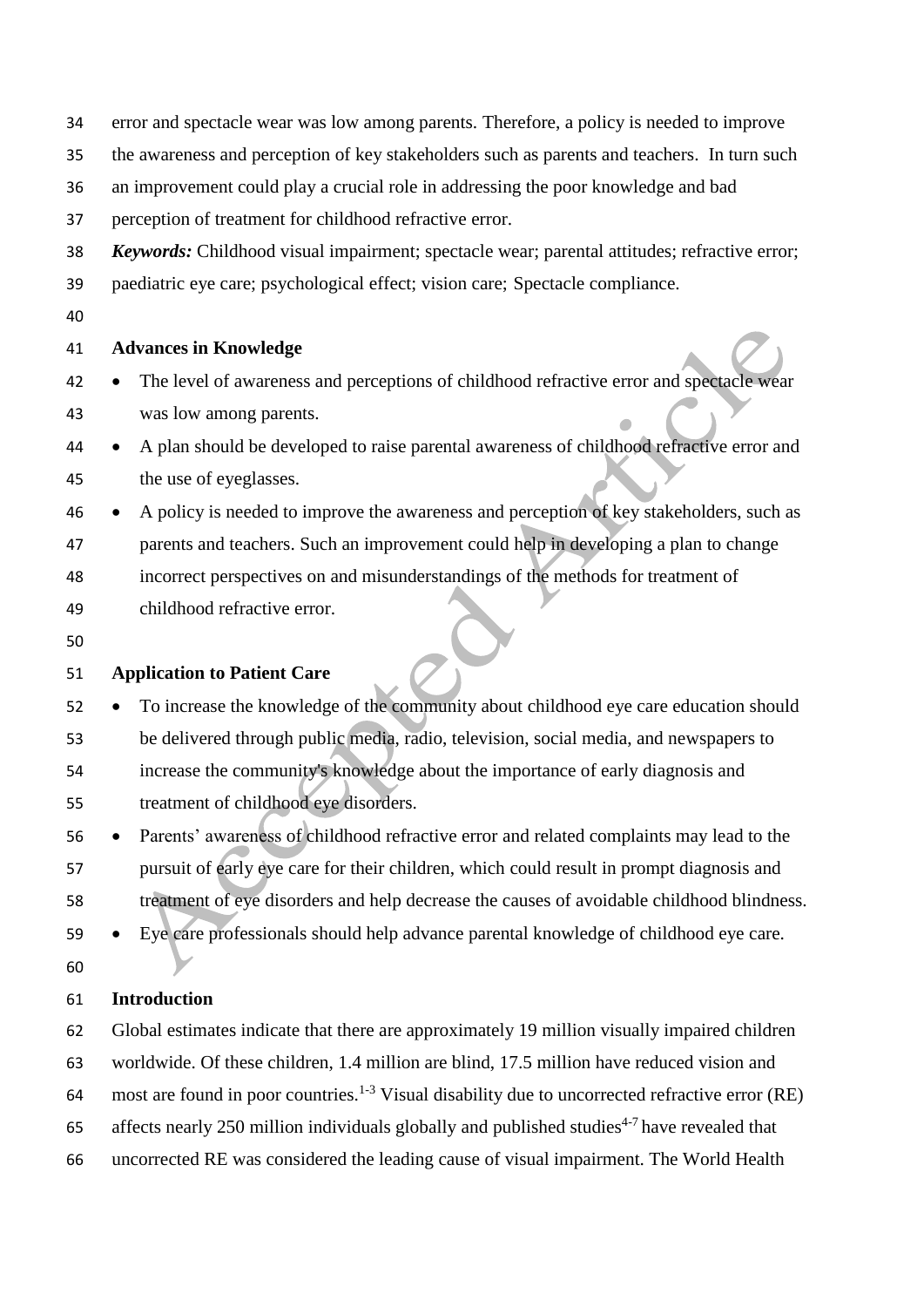Organization (WHO) reported that the main leading cause of childhood vision impairment worldwide is uncorrected RE and it estimated that approximately 80% of reduced vision 69 could be prevented by early diagnosis and management.<sup>1,5,8</sup> There are several types of refractive error (ametropia), the most common of which are hyperopia, myopia, and astigmatism. This condition is the more prevalent among Asians and Europeans and less common among African children.3-7 

74 Studies<sup>4,9,10</sup> have shown that refractive error particularly myopia, affects more than one-third of the population globally; however, the exact cause is still unknown, and the common risk factors include inheritance, nutrition, indoor activities, near tasks, and the environment uncorrected RE has a significant effect on children and could limit their chances in regard to 78 education, quality of life and efficiency.<sup>3,11</sup> Earlier studies  $11,12$  reported that compared to adulthood visual impairment is low in childhood, and it has a serious significant negative impact on the lifespan of children with an estimate of 60% of children dying within one year of becoming blind. Al Wadaani, et al. reported that the prevalence of childhood refractive 82 error in Al Hassa, Saudi Arabia was  $13.7\%$ .<sup>13</sup> However, another study by Aldebasi<sup>14</sup> in the 83 Oassim region of Saudi Arabia revealed that the prevalence of childhood RE was 16.3%.

 Therefore, increased parental awareness of the effect of paediatric uncorrected refractive error is particularly important and could help in prompt diagnosis and management of 87 childhood eye conditions resulting in a decrease in childhood visual impairment  $(VI).<sup>15</sup>$  No previous studies have been conducted to assess parents' awareness of and perspectives on childhood RE and spectacle wear in Saudi Arabia. Thus, the current study focused specifically on the knowledge and feelings of parents towards childhood RE and spectacle wear because the awareness and beliefs of parents are critical for the success of interventions aimed at reducing childhood VI resulting from uncorrected refractive error.

#### **Methods**

 The study was cross-sectional and included randomly selected parents aged between 21 and 55 years old, who had children enrolled in public schools in different regions of Saudi Arabia (central, western, eastern, northern and southern regions). The study was conducted between October and November 2020 and included two schools from each region one for boys and the other for girls. The questionnaire was distributed by the selected schools through the social media groups of the parents. Data were collected through an online self administered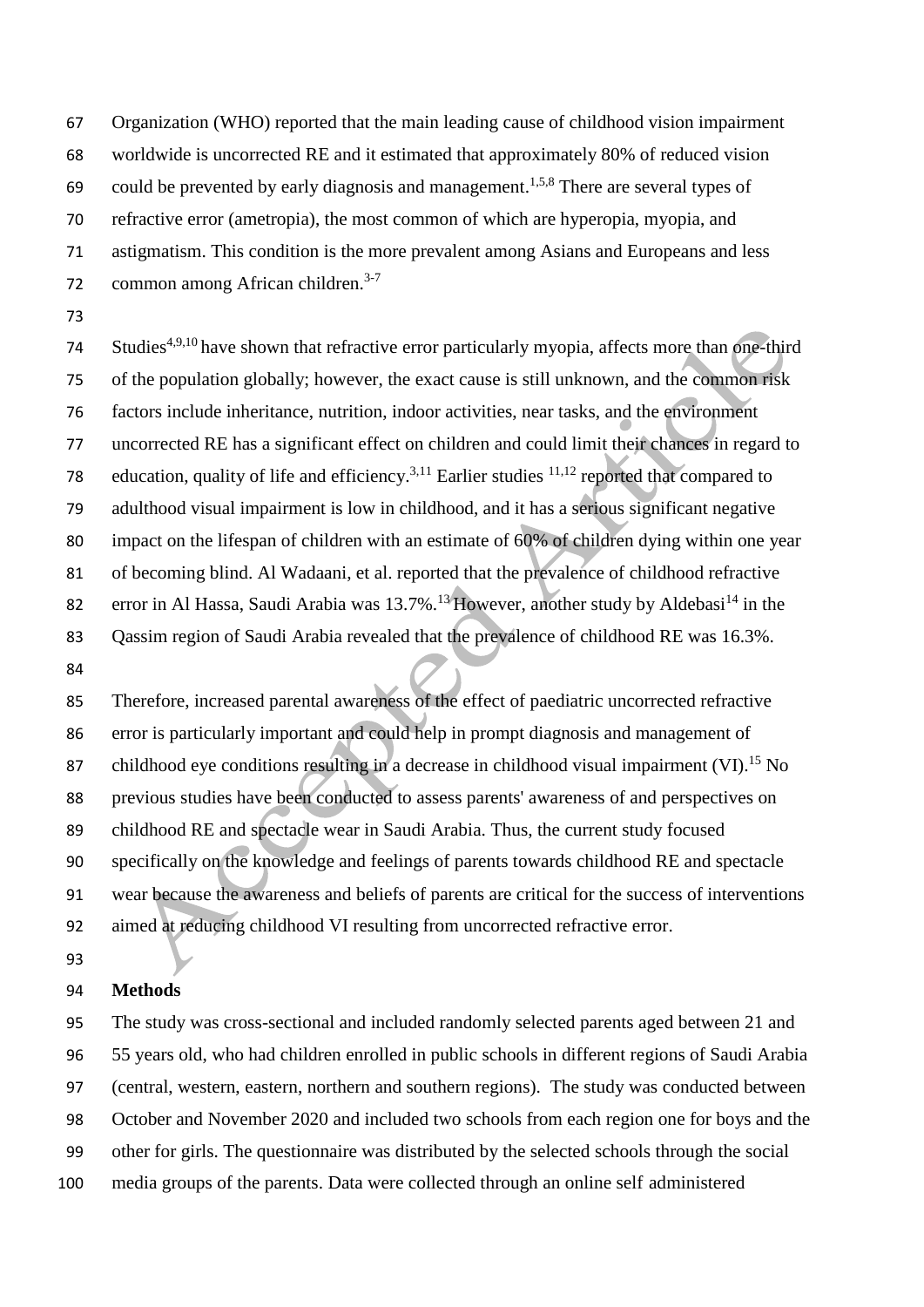questionnaire that included questions to assess parents' knowledge and perceptions of

- 102 childhood RE and spectacle wear based on a validated questionnaire by Alrasheed et al.<sup>7,8</sup>.
- The questionnaires were administered in Arabic.
- 

 The inclusion criteria for the study were parents who had children and agreed to participate in the study and who signed the consent form. The study samples were calculated by the 107 following formula:  $N = (Z^2 \times (P) \times (1 - P))/E^2$ .  $Z =$  at the 95% confidence level = 108 1.96. *P* = outcome of the response assumed to be 50% for the parents' awareness of and 109 perspectives on childhood RE and spectacle wear for the maximum sample size,  $E =$ 110 maximum acceptable sampling error = 5% or 0.05 in decimal notation:  $((1.96)^2 \times (0.5) \times$ 111  $(1 - 0.5)$ /( $[0.05)$ ] ^2 = 384. Given the result of 384 parents in addition to a 10% non-112 participantion rate (38), the final sample for this study was estimated to be 422 parents. 

 Ethical approval for the study was obtained from the Biomedical Ethics Committee at Qassim University. The study was conducted based on the guidelines of the Declaration of Helsinki. The participants participated voluntarily and were free to withdraw from the study at any time without giving any reason. Data were collected using a validated questionnaire in Arabic, 118 which was modified based on the literature review and previously published studies.<sup>7,8</sup> The questionnaire was checked and evaluated by eye care professionals (optometrists and ophthalmologists) and tested with a pilot study of 40 parents. The questionnaire included the following. Section one included the socio-demographic characteristics of the participants. Section two contained questions to assess parents' awareness of childhood RE. Section three covered parents' beliefs regarding RE and spectacle wear. This section included nine positive and negative statements to assess parents' attitudes and perceptions towards of childhood RE and spectacle wear. Section four included questions related to the prevention and management of childhood visual impairment due to uncorrected RE. Finally, data were entered into a Microsoft Excel 2016 spreadsheet, and then statistical analysis was performed by using SPSS version 22.0 Chicago, IL, USA. The information was tested for data entry mistakes and any lost values before conducting the analysis. Descriptive analyses were used, including the frequencies, proportions, means, and standard deviations of the data, and P-values < 0.05 were considered statistically significant.

- 
-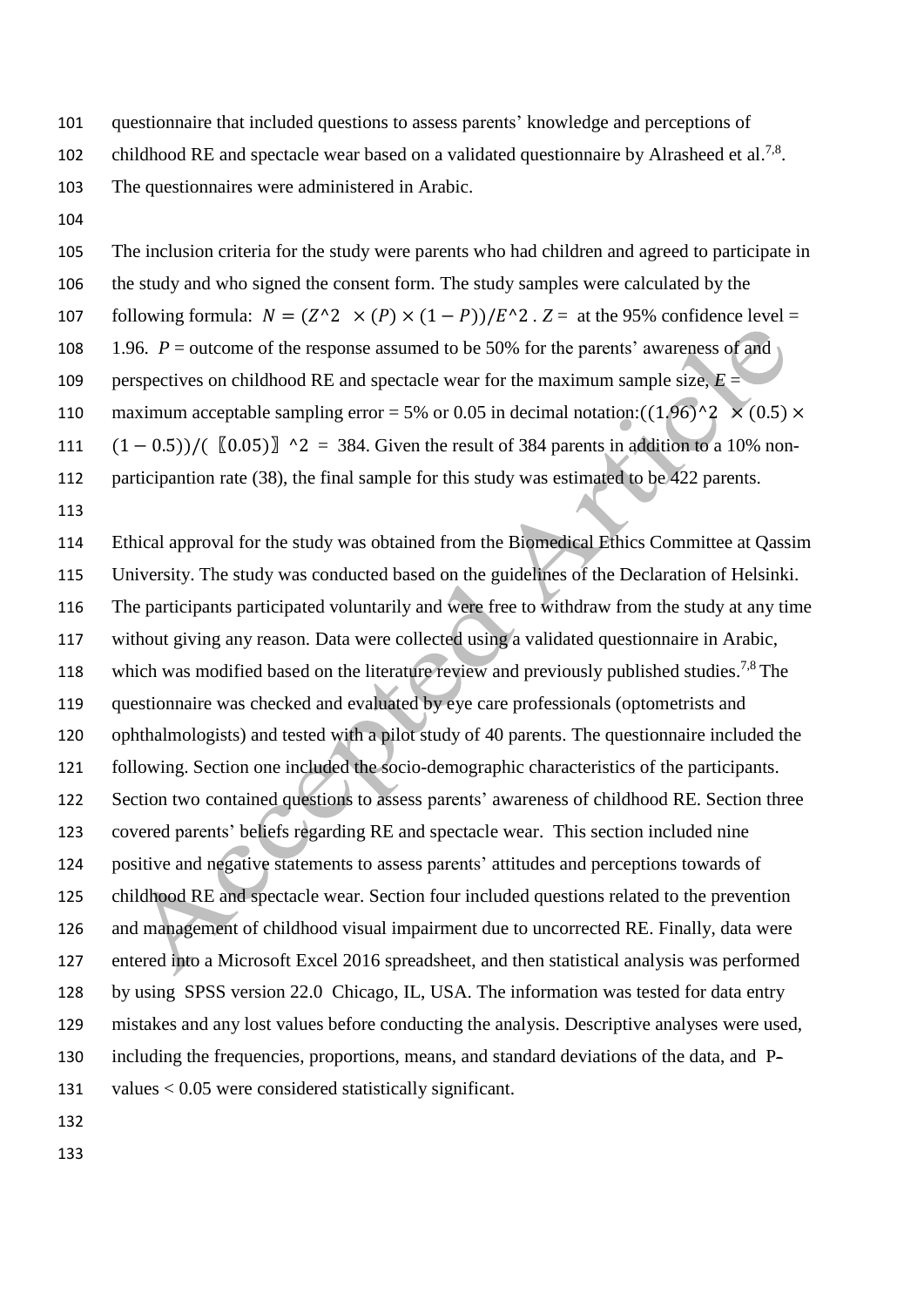#### **Results**

- A total of 422 parents from five different regions of Saudi Arabia were invited to participate
- in the study. However, 365 parents returned the questionnaires, and seven incomplete
- questionnaires were excluded; thus 358 completed questionnaires were included in this study,
- giving a response rate of 85%. The demographic characteristics of the respondents are
- summarized in Table 1. The study contained 200 (55.9%) females and 158 (44.1%) males,
- 141 and their mean age was  $36.9 \pm 11.9$  (s.d.) years. Approximately 32.7% of the parents fell
- within either the 21-30 age group or the 31-40 age group 31.6%, while the lowest number of
- participants were more than 50 years of age (13.9%). Regarding the educational levels of the
- parents, 70.4% had a university degree or higher, 22.1% had secondary certification, and only
- 7.5% had primary education.
- 
- A section of the questionnaire addressed parents' awareness of childhood RE. Approximately 49.2% of the parents said that they knew about RE, while 38.3% reported that they had never heard of RE. The parents were asked whether they think that RE causes vision loss for children if it is untreated. Among the respondents, 55.5% mentioned that uncorrected RE led to VI, while 33.7% of parents said that uncorrected RE did not lead to VI. Concerning the question on the effectiveness of using spectacles in the management of, the RE vast majority of the parents (74.0%) cited using eyeglasses as a good way to manage childhood RE, while 21% of the respondents reported that wearing spectacles was not good for managing childhood RE. Regarding the question about information related to childhood eye care, many of the parents 63.7% stated that they did not receive any information, while 33.2% of parents reported receiving some information about childhood eye care.
- 

 The participants were questioned whether they had taken their children for an eye examination. Approximately 54.2% of the respondents cited that they had taken their children 161 for an eye examination; however, 41.6% reported that they had not taken their children for eye testing. Regarding the question, on whether their children were using any method of correcting RE, the majority (70.9%) of the parents stated that their children did not use any type of correction, while 27.9% mentioned that their children used glasses only 1.1% reported their children used contact lenses. All responses are detailed in Table 2.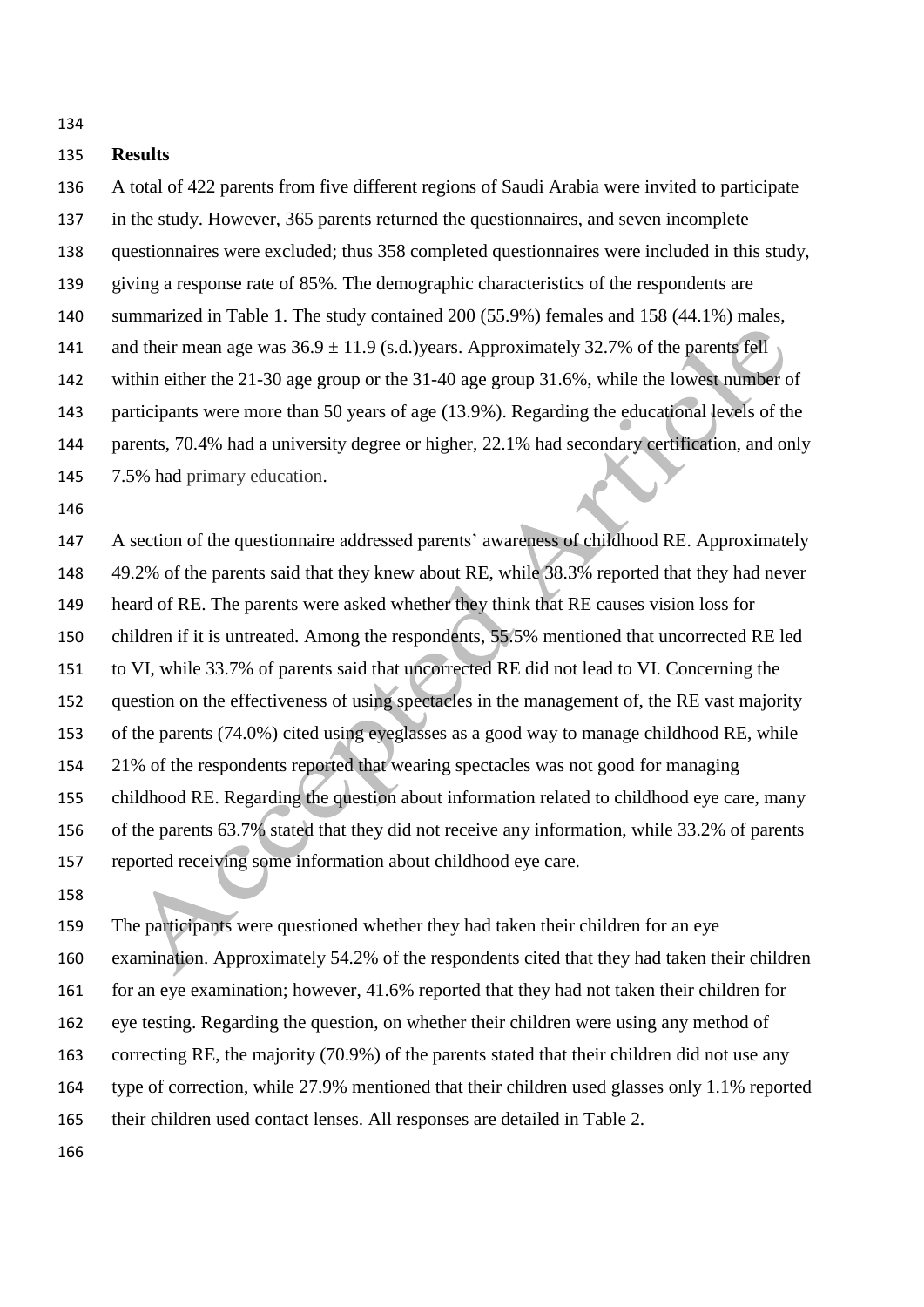Finally, a score was calculated for all the questions assessing the level of parental awareness toward childhood RE. The minimum score was 1 for the 'No' response, 2 for the 'I do not know the response, and 3 for the 'Yes' response. The average total score was then compared in terms of different demographic variables (gender, age, and educational level) using one-171 way ANOVA. The results revealed that female parents had a higher mean score  $(2.22 \pm 0.46)$ 172 that was statistically significant ( $p = 0.008$ ). The 41-50 age group had a higher mean score for 173 knowledge  $(2.30 \pm 0.43)$  which was statistically significant with a *p*-value = 0.024. Parents 174 with high educational levels had a higher score for awareness  $(2.1 \pm 0.45)$  with a *p*-value  $\le$ 

- 0.0001, as shown in Table 3.
- 

 The parents had a mixture of positive and negative answers to the questions concerning their perspectives towards using eyeglasses and childhood RE. To help in assessing parental attitudes and perceptions, in this part, 3-point Likert scale statements were used, with choices ranging from disagree to agree as shown in Table 4.

 Most the parents (79.3%) felt that using eyeglasses did not affect their children's chances of learning (females 46.6% and males 32.7%). Meanwhile, 13.7% of the parents felt that using eyeglasses could affect their children's chances of learning (females 7.5% and males 6.2%). 185 The difference in the attitudes of the parents was not statistically significant ( $p= 0.539$ ). Almost 82.7% of the parents thought that wearing spectacles did not reduce their children's employment opportunities (males 34.4% and females 48.3%). However, only 14% of the participants thought that using eyeglasses could decrease their children's opportunities to find 189 work, the difference in the attitudes of the parents was statistically significant ( $p= 0.048$ ). Most of the parents (86.6%) supposed that using eyeglasses did not affect their children's chances of marriage in the future (females 50% and males 36.6%). Interestingly, only 11.5% of the parents believed that using eyeglasses could reduce their children's chances of marriage in the future (females 5.6% and males 5.9%). The parents were asked questions regarding wearing eyeglasses for the management of refractive error, and 22.1% of them thought that wearing eyeglasses would reduce their children's vision (females 10.4% and males 11.7%). Nevertheless, approximately 70.1% of the parents believed that wearing eyeglasses would not make their children's vision poor (females 44.3 and males 26%), and the difference in the 198 attitudes of the parents was statistically significant ( $p= 0.005$ ).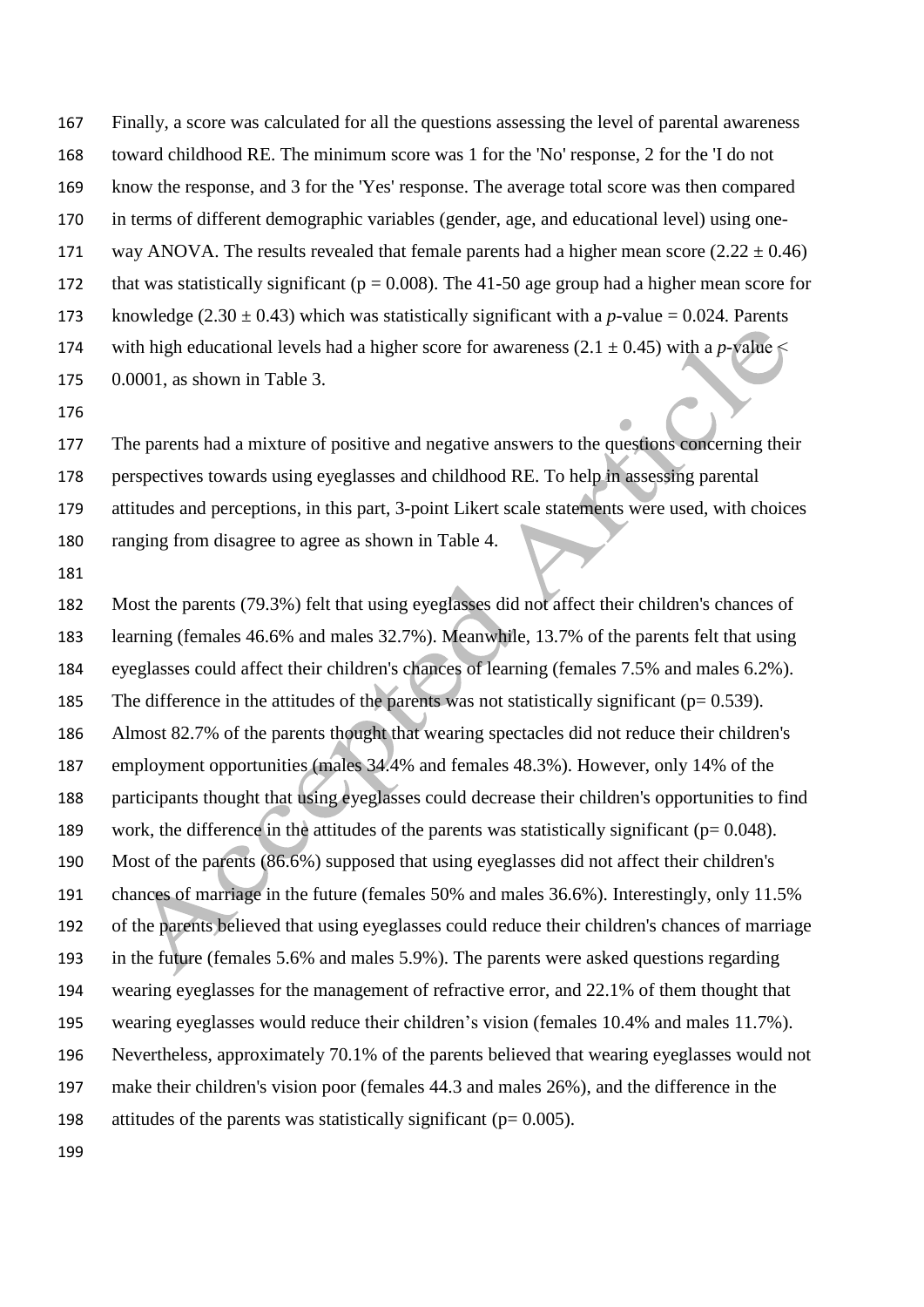Regarding the question on the psychological effect of wearing spectacles, almost 45.0% of the parents thought that wearing eyeglasses had a psychological effect on their children (males 20.7% and females 24.3%), while 49.7% of them felt that wearing eyeglasses had not psychological impact on their children (males 20.4% and females 29.3%). The difference in 204 the perceptions of the parents was not statistically significant ( $p= 0.224$ ). Approximately 39.7% of the parents believed that wearing eyeglasses could decrease their children's activities such as sports (males 19.3% and females 20.4%), while half of the parents thought that wearing eyeglasses did not affect their children's activities. Almost 65% of the parents agreed that wearing eyeglasses prevented their children from developing VI. However, approximately 24.0% disagreed that wearing eyeglasses would prevent their children from developing VI. The parents were asked questions regarding the effect of wearing glasses for a long time, approximately 65.9% of the participants thought that wearing eyeglasses for a long 212 time did not harm their children's vision (28.2% males and 37.7% females), while only 24.3 of parents believed that using spectacles for a long time would harm their child's eyes and result in early childhood blindness. The difference in the parents' perceptions was 215 statistically significant ( $p= 0.008$ ). Most of the parents (59.5%) disagreed that for their children, wearing eyeglasses could relieve distress such as frontal headache (25.4% males and 34.1% females), while 28% of the respondents agreed that wearing eyeglasses would reduce eye discomfort.

 The parents were questioned about where they could seek treatment for their children if they complained of symptoms of decreasing vision. A total of 48.3% of the parents stated eye doctors (ophthalmologists) in a public hospital, 21.5% ophthalmologists in a private clinic, 21.2% optometrists in a public hospital, and 8.9% optometrists in a private clinic (Figure 1). The parents were asked about when their children's vision was last examined. Almost 40% of respondents reported that they had not had their children's vision tested before, and 35.8% stated that their children's vision was examined one year ago. The parents were asked to give 227 the reason for not taking their children to eye care professionals in the past 12 months. Approximately 52.5% of the parents, reported that their child had no vision difficulties, 229 21.1% reported that the vision examination was too expensive, and 14% reported that hospitals for the vision examination were far away (Figure 2).

**Discussion**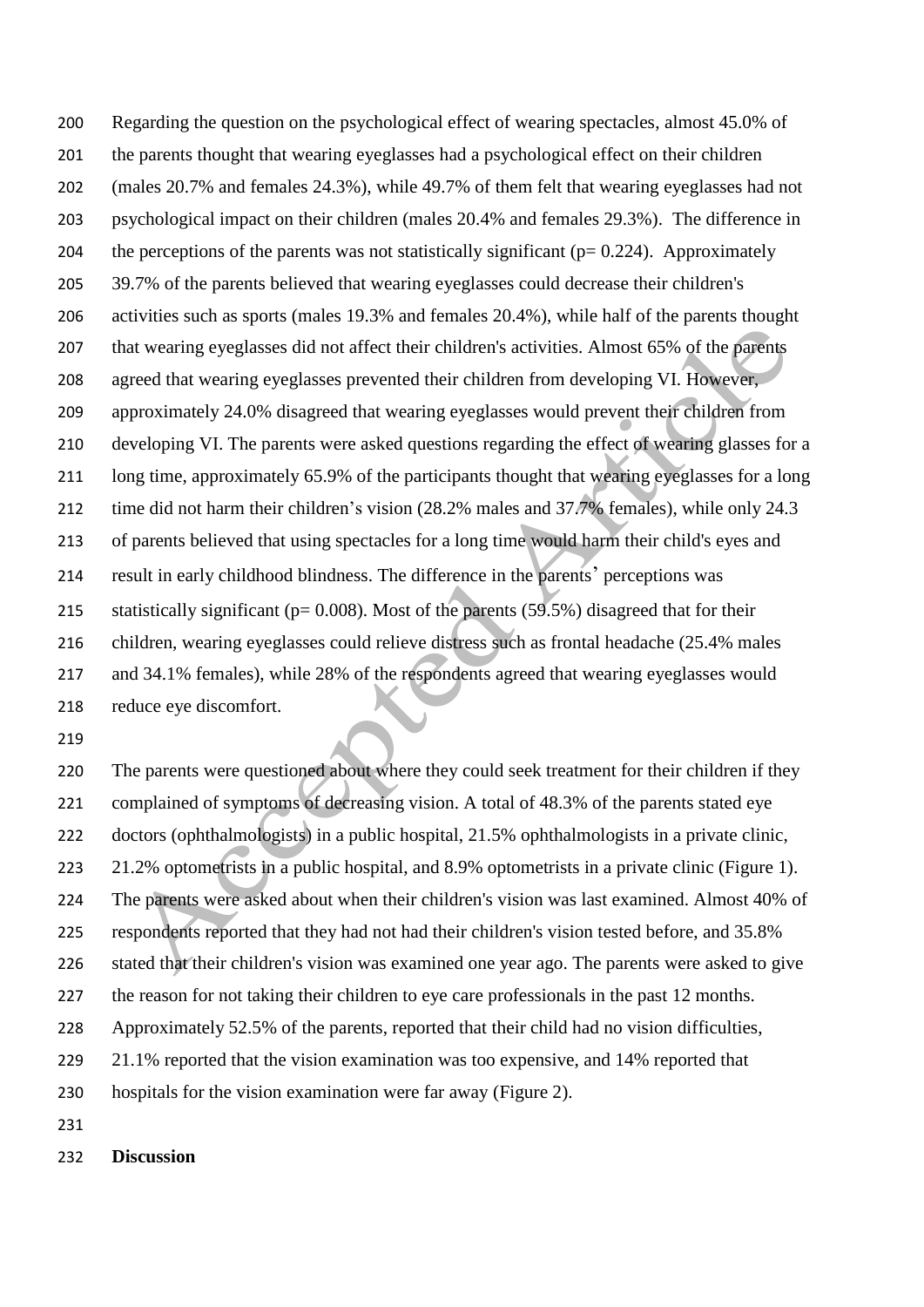Childhood VI due to uncorrected RE can be avoided through preventive methods, and with periodic vision examinations and preliminary treatment. In industrialized countries, teenagers 235 are required to undergo an eye test at birth, followed by six months of age.<sup>16,17</sup> After six months of age, an average child has reached numerous developmental milestones in his or her visual functions and can therefore undergo full vision function examinations. Then, a complete eye examination, such as visual functions and binocular vision, is essential 239 at preschool age and frequently during school age.<sup>16</sup> Parents' awareness of childhood RE and related complaints may support the pursuit of vision care for their children in a timely manner, which could lead to prompt diagnosis and treatment of eye disorders and help reduce the causes of avoidable childhood blindness. Therefore, the current study aimed to assess parents' awareness of and perspectives on childhood RE and wearing eyeglasses in Saudi Arabia.

 In the current study, 38.3% of the parents stated that they did not know the term 'childhood 247 RE.' This figure is lower than that shown by Sukati, et al.<sup>18</sup>, who stated that 53.1% of parents did not know the term 'childhood RE.' Parents need eye health education programmes to increase awareness and to correct misunderstandings of childhood RE. Furthermore, 33.7% of the parents thought that uncorrected RE could not cause childhood VI. This result is similar to a study in India, where 66.7% of the respondents accepted the use of spectacles. However, a considerable number of participants (30.5%) supposed that the use of eyeglasses 253 was not an effective method for managing childhood RE.<sup>19</sup> Therefore, educational interventions to increase parental knowledge of the treatment and prevention of childhood VI 255 due to uncorrected RE are important. In this study, almost 63.7% of the parents indicated that they had not obtained information related to childhood eye care. This result is higher than 257 that reported based on Sudanese parents; almost 25% of the parents stated that they 258 had not obtained information regarding childhood eye care.<sup>8</sup> The current study revealed that 259 females had better knowledge than males, and this result was statistically significant ( $p =$  0.008). The 41-50 age group had a higher mean knowledge score than the other age 261 groups, and this result was statistically significant ( $p = 0.024$ ). Furthermore, knowledge of 262 childhood RE was associated with the parents' educational level ( $p < 0.001$ ). Several authors have reported an association between the demographic characteristics (age, gender, 264 and level of education) of patients and knowledge of childhood eye care. Aldebasi<sup>22</sup> reported that individuals with advanced educational levels showed knowledge of RE than those with 266 elementary educational levels.  $16,20,21$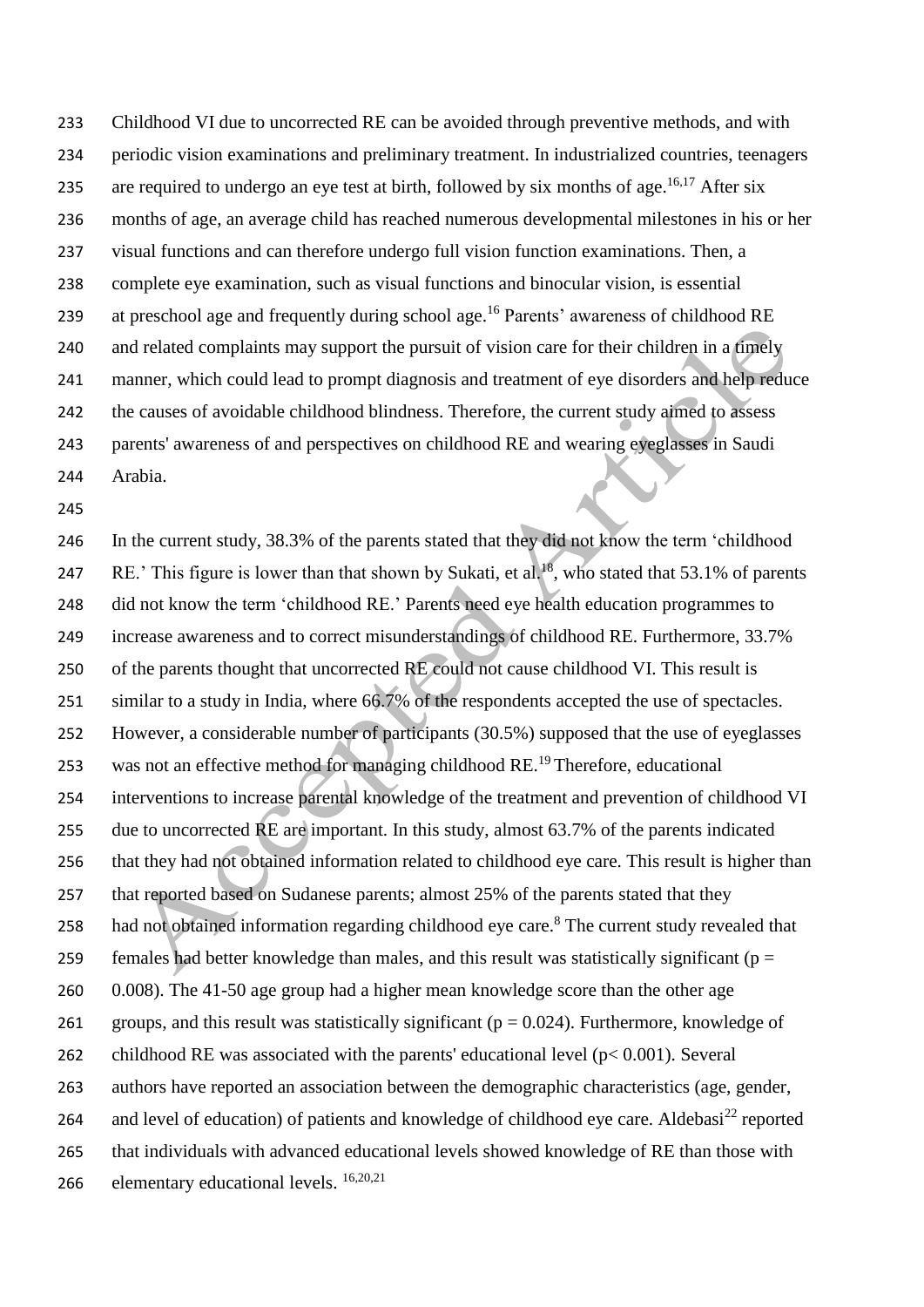In this study, a considerable proportion of parents supposed that wearing eyeglasses may affect their children's chances in regard to learning and employment. This result is similar to 270 that found by Alrasheed et al.<sup>7</sup> who reported that parents felt worried that their children may develop vision impairment and have a dim future if they used eyeglasses. Almost 22.1% of the parents thought that using glasses would reduce the eyes' vision, which agrees with the 273 results of studies conducted in Sudan<sup>7</sup> and Nigeria<sup>23</sup>, where 36.4% and 23.8% of parents, respectively, stated that spectacles would harm children's vision. In a survey conducted in southern California, most of the participants experienced distress, sadness, and anxiety when they realized that their children needed eyeglasses to improve vision at an early 277 age.<sup>24</sup> Many doubts were stated by the parents in the present study, who mentioned that if their children were advised to use eyeglasses, they would feel that their children had lost their vision and had reduced activities, and that there was a psychological effect. Therefore, childhood eye care education should be delivered through public media, radio, television, social media, and newspapers to increase community's knowledge of and perspectives on childhood eye diseases and to understand the importance of early diagnosis and treatment of RE.

 This study has some limitations. It was cross-sectional and was conducted online; therefore, the collected information was sometimes incomplete. To reduce the bias of the study, incomplete questionnaires were excluded from the study. Additionally, the participant response rate was slightly low, which reflects that not all the invited parents participated in the study. All the above-mentioned limitations notwithstanding, the current study provides information that could help health policy-makers and eye care professionals develop a childhood eye care education plan to improve parents' awareness of childhood eye care.

#### **Conclusion**

 The level of awareness of childhood RE amongst parents in Saudi Arabia is low, and perceptions of eyeglasses as a method of RE management among parents are poor. Our findings show that there is a need to increase the community's knowledge of RE, and the importance of prompt detection and treatment, and to change incorrect perspectives and misunderstandings of the methods of treatment of childhood RE. Therefore, structured educational programmes through the mass media are necessary to increase knowledge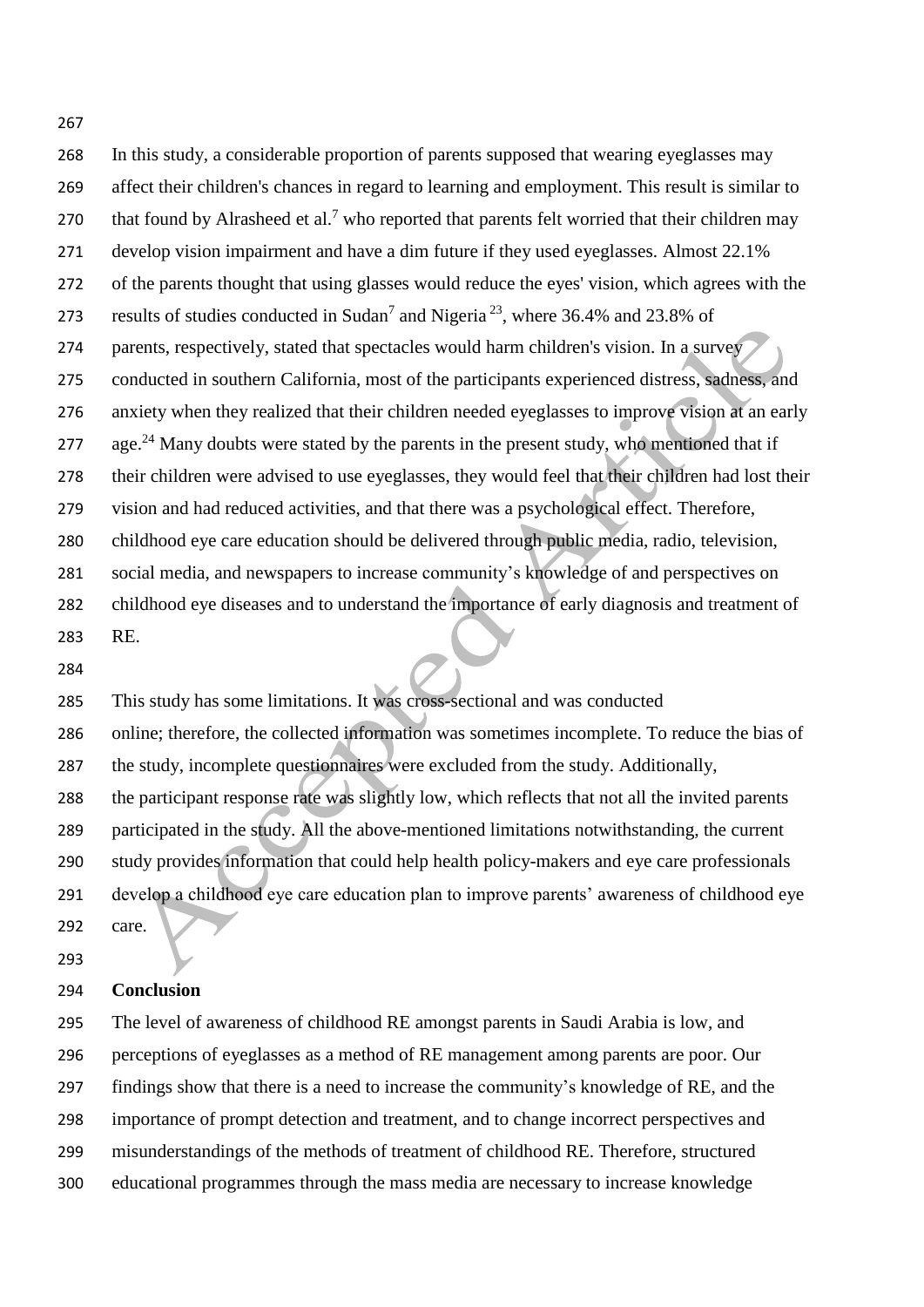- regarding the effect and treatment modalities for childhood refractive error and visual
- impairment. This study recommends that a policy is needed to improve the knowledge,
- attitudes, and practices of key stakeholders such as parents and teachers. In turn, such an
- improvement could play a crucial role in addressing the poor knowledge and bad
- perception of the treatment of childhood refractive error and spectacle wear in Saudi Arabia.
- 

#### **Authors' Contribution**

 SA and WA designed the study. WA drafted the manuscript. SA analysed and interpreted the results. Both authors discussed the results, commented on the manuscript and approved the final version of the manuscript.

#### **Conflict of interest**

- The authors declare no conflicts of interest.
- 

#### **Funding**

- No funding was received for this study.
- 

#### **Acknowledgments**

- The researchers would like to thank the Deanship of Scientific Research, Qassim University,
- for supporting this project.
- 

#### **References**

- 1. Pascolini D, Mariotti SP. Global estimates of visual impairment: 2010. Br J Ophthalmol 2012; 96:614e618. doi:10.1136/bjophthalmol-2011-300539
- 2. Solebo AL, Rahi J. Epidemiology, aetiology, and management of visual impairment in children. Arch Dis Child 2014; 99: 375-79. doi.org/10.1136/ arch dis child-2012-303002.
- 3. Alrasheed SH, Naidoo KS, Clarke-Farr PC. Prevalence of visual impairment and
- refractive error in school-aged children in the South Darfur State of Sudan. Afr Vision Eye Health 2016;75: 1-9.doi.org/10.4102/ aveh. v75i1.355
- 4. Naidoo KS, Wallace DB, Holden BA, Minto H, Faal HB, Dube P. The challenge of
- uncorrected refractive error: Driving the agenda of the Durban Declaration on refractive
- error and service development. Clin Exp Optom 2010; 193:131-36.
- [doi.org/10.1111/j.1444-0938.2010.00455.x](https://doi.org/10.1111/j.1444-0938.2010.00455.x)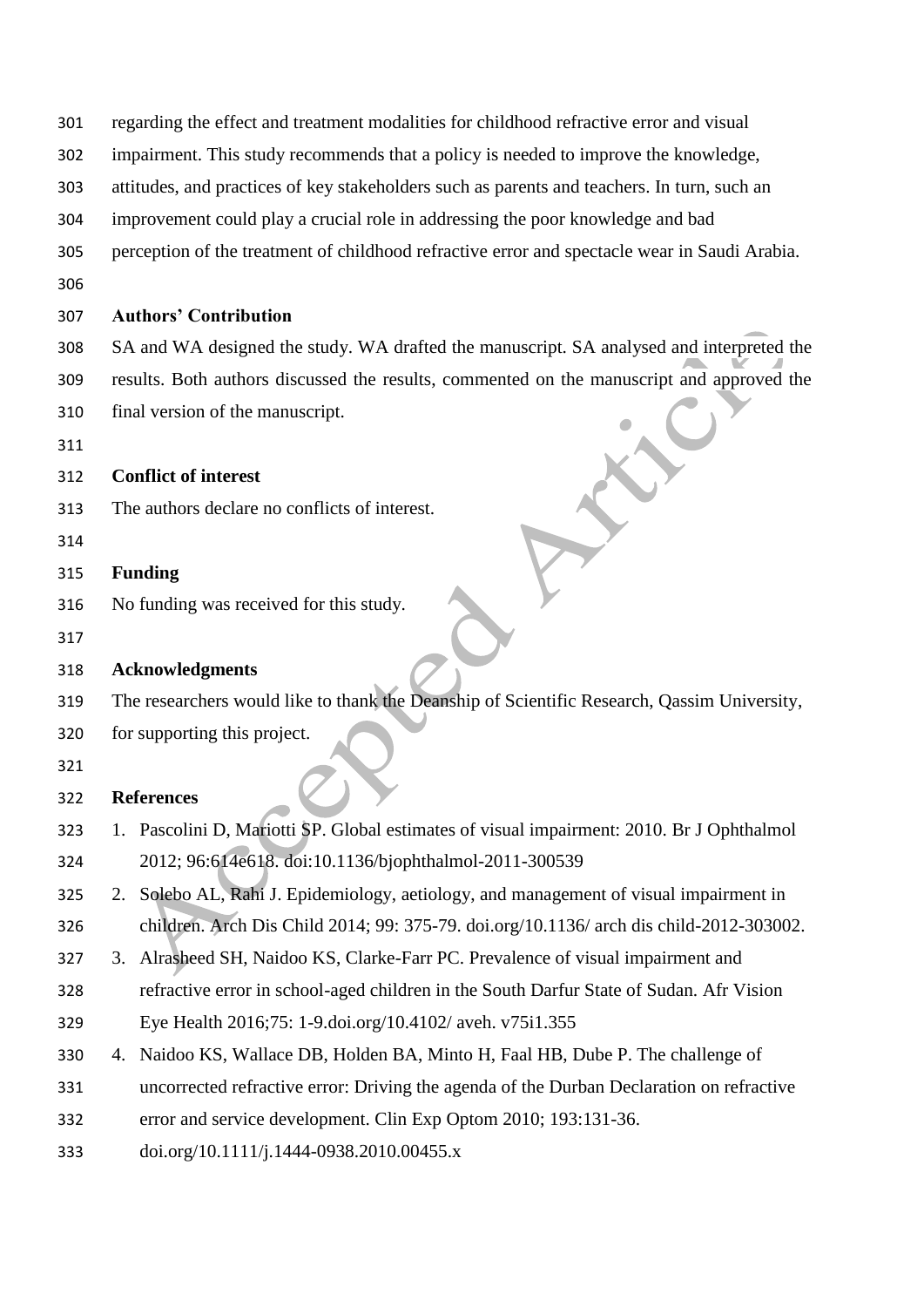- 5. Bourne RR, Flaxman SR, Braithwaite T, Cicinelli MV, Das A, Jonas JB, Keeffe J,
- Kempen JH, Leasher J, Limburg H, Naidoo K. Magnitude, temporal trends, and
- projections of the global prevalence of blindness and distance and near vision
- impairment: a systematic review and meta-analysis. The Lancet Global Health 2017
- 5:888-97. [doi.org/10.1016/S2214-109X\(17\)30293-0](https://doi.org/10.1016/S2214-109X(17)30293-0)
- 6. Flaxman SR, Bourne RR, Resnikoff S, Ackland P, Braithwaite T, Cicinelli MV, Das A, Jonas JB, Keeffe J, Kempen JH, Leasher J. Global causes of blindness and distance vision
- impairment 1990–2020: a systematic review and meta-analysis. The Lancet Global Health 2017; 5:1221-34. doi.org/10.1016/S2214-109X (17)30393-5
- 7. Alrasheed SH, Naidoo KS, Clarke-Farr PC. Attitudes and perceptions of Sudanese high- school students and their parents towards spectacle wear. Afr Vision Eye Health 2018; 77:1-7. doi.org/10.4102/ aveh. v77i1.392.
- 8. Alrasheed SH, Naidoo KS, Clarke-Farr PC. Childhood eye care services in the South Darfur State of Sudan: Learner and parent perspectives. Afr Vision Eye Health 2016; 75:1-9. doi.org/10.4102/ aveh. v75i1.315
- 9. Abdi Ahmed Z; Alrasheed SH; Alghamdi W. Prevalence of refractive error and visual impairment among school-age children of Hargeisa, Somaliland, Somalia. East Mediterr Health J 2020; 26:1362-70. [doi.org/10.26719/emhj.20.077](https://doi.org/10.26719/emhj.20.077)
- 10. Yu L, Li Z-K, Gao J-R, Liu J-R, Xu C-T. Epidemiology, genetics, and treatments for myopia. Int J Ophthalmol 2011; 4:658-69. [doi.org/10.3980/j. ISSN.2222-](https://doi.org/10.3980/j.%20issn.2222-3959.2011.06.17)
- [3959.2011.06.17](https://doi.org/10.3980/j.%20issn.2222-3959.2011.06.17)
- 11. World Health Organization.2007. Global initiative for the elimination of avoidable blindness: Action plan 2006–2011. WHO, Switzerland, 2006-2011 Geneva; HTTP:// [www.who.int/iris/handle/10665/43754](http://www.who.int/iris/handle/10665/43754)
- 12. Alrasheed SH, Naidoo KS, Clarke-Farr PC, Binnawi KH. Building consensus for the development of child eye care services in South Darfur State in Sudan using the Delphi
- technique. Afr J Prm Health Care Med 2018; 10:1-9. doi.org/10.4102/ phcfm. v10i1.1767 13. Al Wadaani FA, Amin TT, Ali A, Khan AR. Prevalence, and pattern of refractive errors
- among primary school children in Al Hassa, Saudi Arabia. [Glob J Health Sci](https://www.ncbi.nlm.nih.gov/pmc/articles/PMC4776961/) 2013; 5:125-34. doi: 10.5539/gjhs. v5n1p125
- 14. Aldebasi YH. Prevalence of amblyopia in primary school children in Qassim province,
- Kingdom of Saudi Arabia. Middle East Afr J Ophthalmol 2015; 22:86-91. doi:
- 10.4103/0974-9233.148355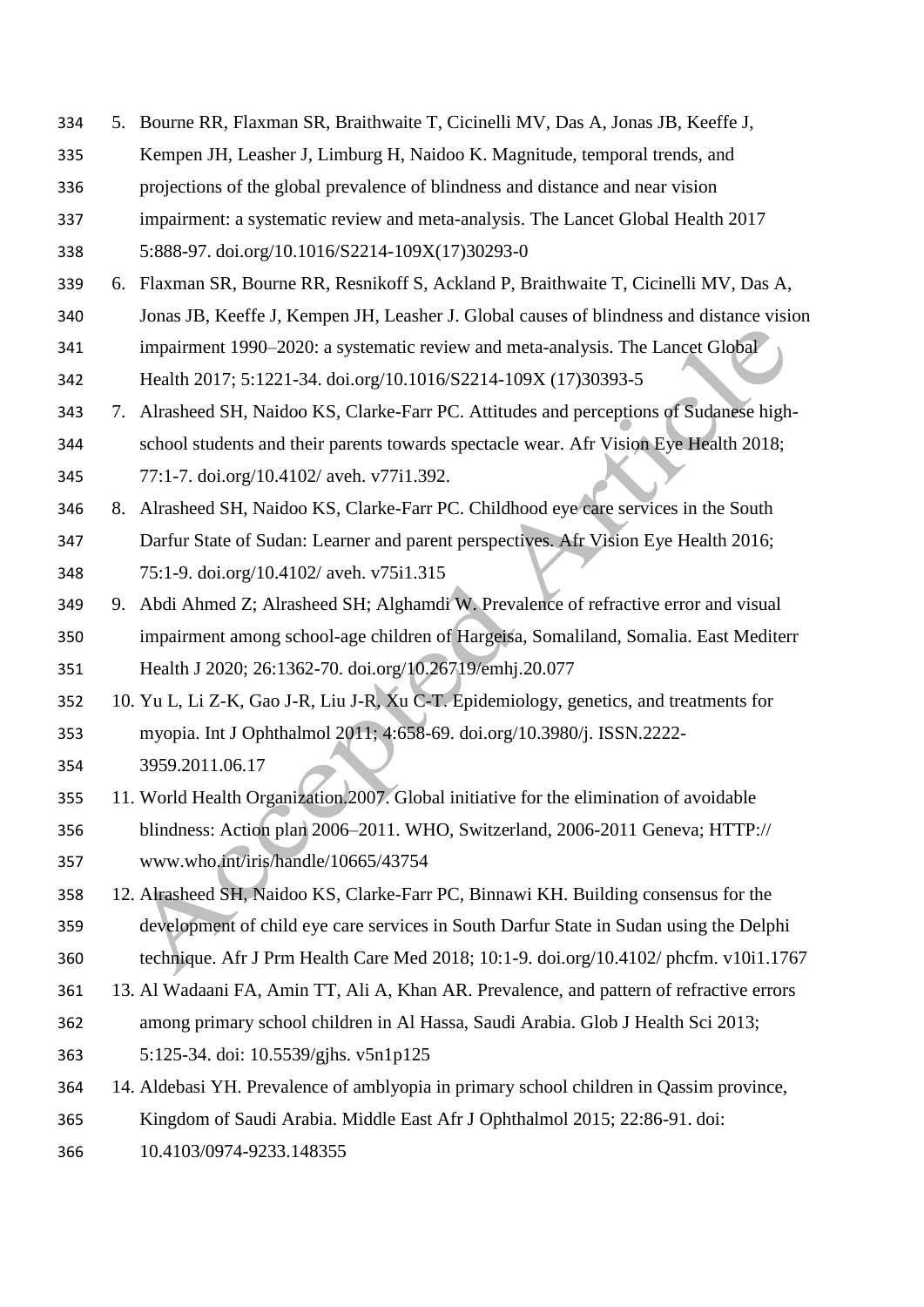- 15. Al-Rasheed SH, Elmadina AEM. The Effect of Binocular Vision Problems on Childhood Academic Performance and Teachers' Perspectives. Pak J Ophthalmol 2020;36: 162-67. Doi: 10.36351/pjo. v36i2.896
- 16. Baashar AS, Yaseen AA, Halawani MA, Alharbi WI, Alhazmi GA, Alam SS, et, al.
- Parents' knowledge and practices about child eye health care in Saudi Arabia.
- International Journal of Medicine in Developing Countries. 2020; 4:454–460.
- doi.org/10.24911/IJMDC.51-1577288335
- 17. Alrasheed SH, Naidoo KS, Clarke-Farr PC, Binnawi KH. Building consensus for the development of child eye care services in South Darfur State in Sudan using the Delphi technique. Afr J Prm Health Care Med 2018; 10:1-9. doi.org/10.4102/ phcfm. v10i1.1767
- 18. Sukati VN, Moodley VR, Mashige KP. Knowledge and practices of parents about child
- eye health care in the public sector in Swaziland. Afr J Prm Health Care Fam Med 2018;10: 1-3.doi.org/10.4102/ phcfm. v10i1.1808
- 19. Chawla K, Rovers J. Survey of patient opinions on eyeglasses and eye care in rural and slum populations in Chennai*.* Int J Epidemiol 2009; 8:1–5.
- 20. Amiebenomo OM, Achugwo DC, Abah I. Parental knowledge and attitude to children's eye care services. Niger J Paediatr 2016;43 :215-20. [doi.org/10.4314/njp.v43i3.11](https://doi.org/10.4314/njp.v43i3.11)
- 21. Ormsby GM, Arnold AL, Busija L, Mörchen M, Bonn TS, Keeffe JE. The impact of knowledge and attitudes on access to eye-care services in Cambodia. Asia Pac J
- Ophthalmol 2012; 1:331–5. doi.org/10.1097/ APO.0b013e31826d9e06
- 22. Aldebasi Y. Young public's awareness to refractive error deficiency. Int J Health Sci (Qassim) 2011 Jan; 5: 9–15.
- 23. Ayanniyi AA, Olatunji FO, Mahmoud AO, Ayanniyi RO. Knowledge, and attitude of guardians towards eye health of primary school pupils in Ilorin, Nigeria. Niger Postgrad Med J. 2010;17(1):1–5.
- 24. Kodjebacheva GD, Maliski S, Coleman AL. Use of eyeglasses among children in
- elementary school: Perceptions, behaviors, and interventions discussed by parents, school
- nurses, and teachers during focus groups. Am J Health Promot 2015; 29:324–331.
- doi.org/10.4278/ajhp.120315-QUAL-140
- 

**Table 1:** Demographic characteristics of the parents (N=358)

| ັ<br><b>Characteristics</b> | . . | $\frac{0}{0}$ |
|-----------------------------|-----|---------------|
| <b>Gender</b>               |     |               |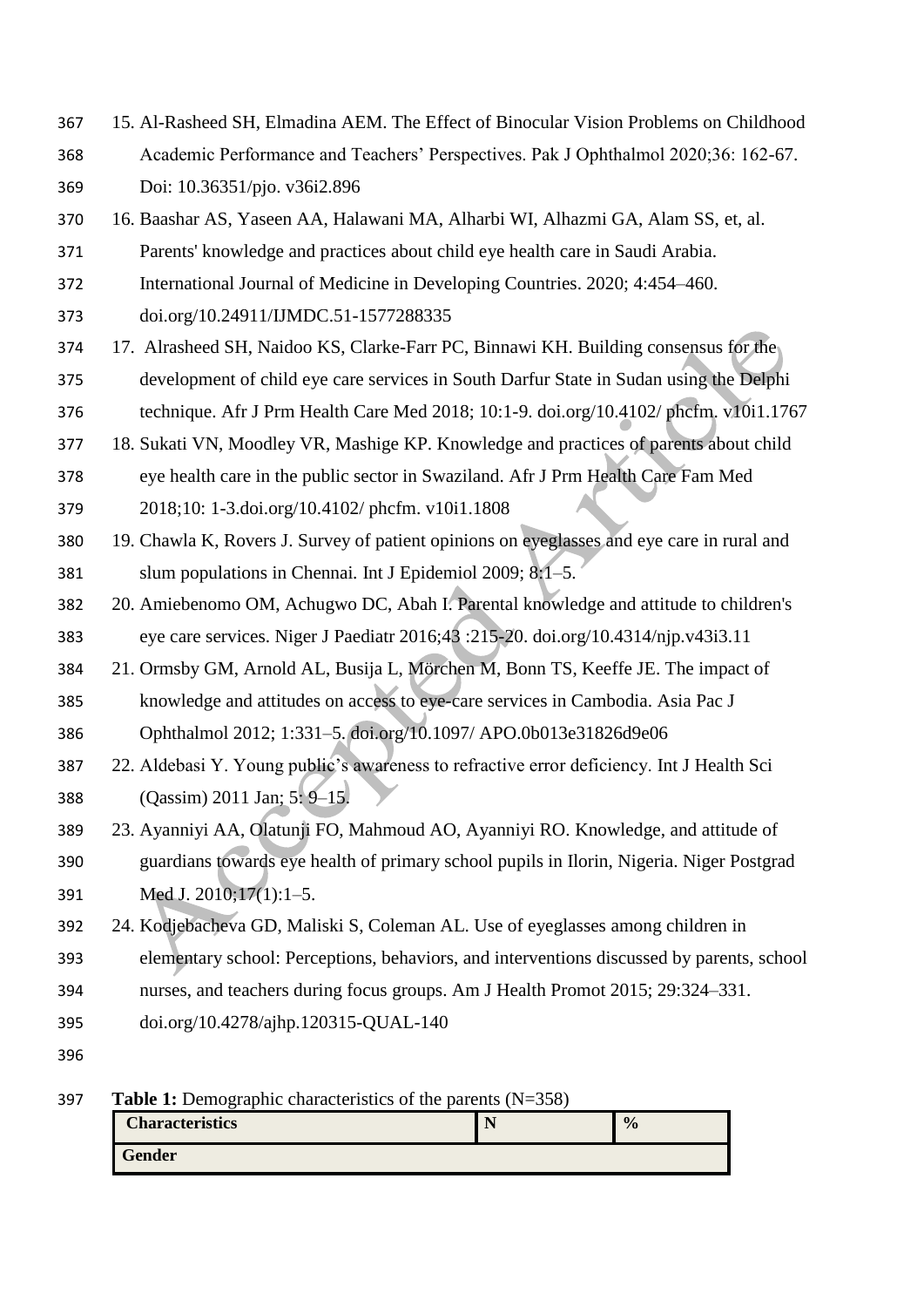| Male                                 | 158 | 44.1  |  |  |
|--------------------------------------|-----|-------|--|--|
| Female                               | 200 | 55.9  |  |  |
| Age (in years-mean $36.9 \pm 11.9$ ) |     |       |  |  |
| 21 to 30                             | 117 | 32.7  |  |  |
| 31 to 40                             | 113 | 31.6  |  |  |
| 41 to 50                             | 78  | 21.8  |  |  |
| More than 50                         | 50  | 13.9  |  |  |
| <b>Educational level</b>             |     |       |  |  |
| Intermediate                         | 27  | 7.5   |  |  |
| Secondary                            | 79  | 22.1  |  |  |
| University degree or higher          | 252 | 70.4  |  |  |
| <b>Total</b>                         | 358 | 100.0 |  |  |

398

399

#### 400 **Table 2:** Parents' knowledge of refractive error

| <b>Question</b>                                | <b>Response</b> | (N) | (%)  |
|------------------------------------------------|-----------------|-----|------|
| Have you ever heard of refractive error?       | N <sub>0</sub>  | 137 | 38.3 |
|                                                | I do not know   | 45  | 12.6 |
|                                                | Yes             | 176 | 49.2 |
| Do you think that refractive error causes      | N <sub>o</sub>  | 121 | 33.7 |
| vision loss for children if it is untreated?   | I do not know   | 38  | 10.6 |
|                                                | Yes             | 199 | 55.5 |
| Do you think that wearing spectacles is        | N <sub>o</sub>  | 75  | 21   |
| effective in the treatment of refractive error | I do not know   | 18  | 5.0  |
| for children?                                  | Yes             | 265 | 74   |
| Have you obtained any information related to   | No              | 228 | 63.7 |
| child eye health?                              | I do not know   | 11  | 3.1  |
|                                                | Yes             | 119 | 33.2 |
| Have you ever taken your child for an eye      | N <sub>0</sub>  | 149 | 41.6 |
| examination?                                   | I do not know   | 15  | 4.2  |
|                                                | Yes             | 194 | 54.2 |
| What does your child is use for the treatment  | Glasses         | 100 | 27.9 |
| of refractive error?                           | Contact lens    | 4   | 1.1  |
|                                                | None            | 254 | 70.9 |

401

402

403

404

405

406 **Table 3:** Comparison of the mean knowledge score of the parents in terms of their age and

407 educational level using one-way ANOVA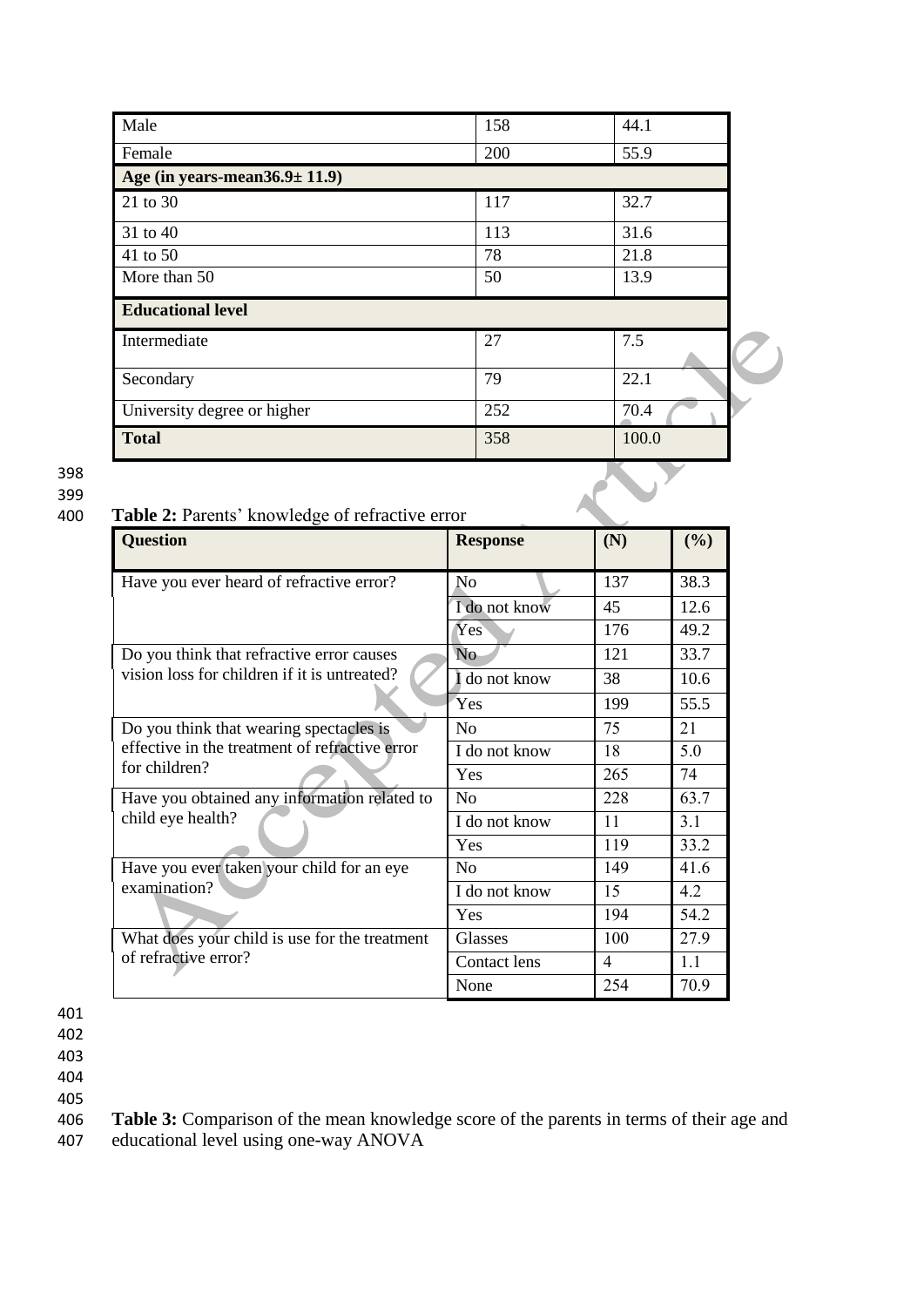| <b>Characteristics</b>                                                    |                | <b>Mean</b> | <b>Std. Deviation</b> | P Value |
|---------------------------------------------------------------------------|----------------|-------------|-----------------------|---------|
| <b>Gender</b>                                                             | Male           | 2.0886      | 0.49119               | 0.008   |
|                                                                           | Female         | 2.2240      | 0.45834               |         |
|                                                                           | less than 20   | 2.2833      | 0.51493               |         |
|                                                                           | 21 to 30       | 2.0850      | 0.51948               |         |
| Age                                                                       | 31 to 40       | 2.1709      | 0.49425               | 0.024   |
|                                                                           | 41 to 50       | 2.3000      | 0.43019               |         |
|                                                                           | More than 50   | 2.0894      | 0.33312               |         |
| <b>Educational level</b>                                                  | Intermediate   | 1.8545      | 0.55062               | 0.000   |
|                                                                           | Secondary      | 2.1846      | 0.45672               |         |
|                                                                           | High education | 2.1992      | 0.45994               |         |
| Table 4: Parents' attitudes and perceptions towards RE and spectacle wear |                |             |                       |         |
|                                                                           |                |             | <b>BF</b>             |         |

### 408

# 409<br>410

## Table 4: Parents' attitudes and perceptions towards RE and spectacle wear

|                                                                                                                     |                                  |                               | <b>Male</b>                      |                        | <b>Female</b>                   |                |                  |
|---------------------------------------------------------------------------------------------------------------------|----------------------------------|-------------------------------|----------------------------------|------------------------|---------------------------------|----------------|------------------|
| <b>Statement</b>                                                                                                    | <b>Disagree</b><br>$\frac{0}{0}$ | <b>Agree</b><br>$\frac{0}{0}$ | <b>Disagree</b><br>$\frac{0}{0}$ | Agree<br>$\frac{6}{6}$ | Disagree Agree<br>$\frac{0}{0}$ | $\frac{6}{6}$  | $\boldsymbol{p}$ |
| I think wearing eyeglasses affects my<br>child's opportunities for learning.                                        | 79.3                             | 13.7                          | 32.7                             | 6.2                    | 46.6                            | 7.5            | 0.539            |
| I think wearing eyeglasses could affect my<br>child's chance of employment.                                         | 82.7                             | 14.8                          | 34.4                             | 7.8                    | 48.3                            | $\overline{7}$ | 0.048            |
| I think using spectacles may affect. my<br>child's opportunity for marriage in the<br>future.                       | 86.6                             | 11.5                          | 36.6                             | 5.6                    | 50                              | 5.9            | 0.229            |
| I believe eyeglasses could reduce my<br>child's vision.                                                             | 70.1                             | 22.1                          | 26                               | 11.7                   | 44.3                            | 10.4           | 0.005            |
| I believe using eyeglasses has a<br>psychological effect on children.                                               | 49.7                             | 45.0                          | 20.4                             | 20.7                   | 29.3                            | 24.3           | 0.224            |
| In my opinion, using spectacles could<br>reduce child's activities such as sport.                                   | 52.8                             | 39.7                          | 21.2                             | 19.3                   | 31.6                            | 20.4           | 0.061            |
| I think the best way to prevent my children<br>having vision loss is wearing eyeglasses.                            | 24.0                             | 65.6                          | 12.8                             | 25.4                   | 11.2                            | 42.2           | 0.058            |
| In my opinion, wearing eyeglasses for a<br>long time will harm the eyes and may result<br>in early blindness.       | 65.9                             | 24.3                          | 28.2                             | 12.3                   | 37.7                            | 12.1           | 0.008            |
| In my opinion, spectacles may be used to<br>relieve distress such as frontal headache,<br>photophobia, and tearing. | 59.5                             | 27.9                          | 25.4                             | 12.6                   | 34.1                            | 15.4           | 0.563            |

411

 $\blacktriangledown$